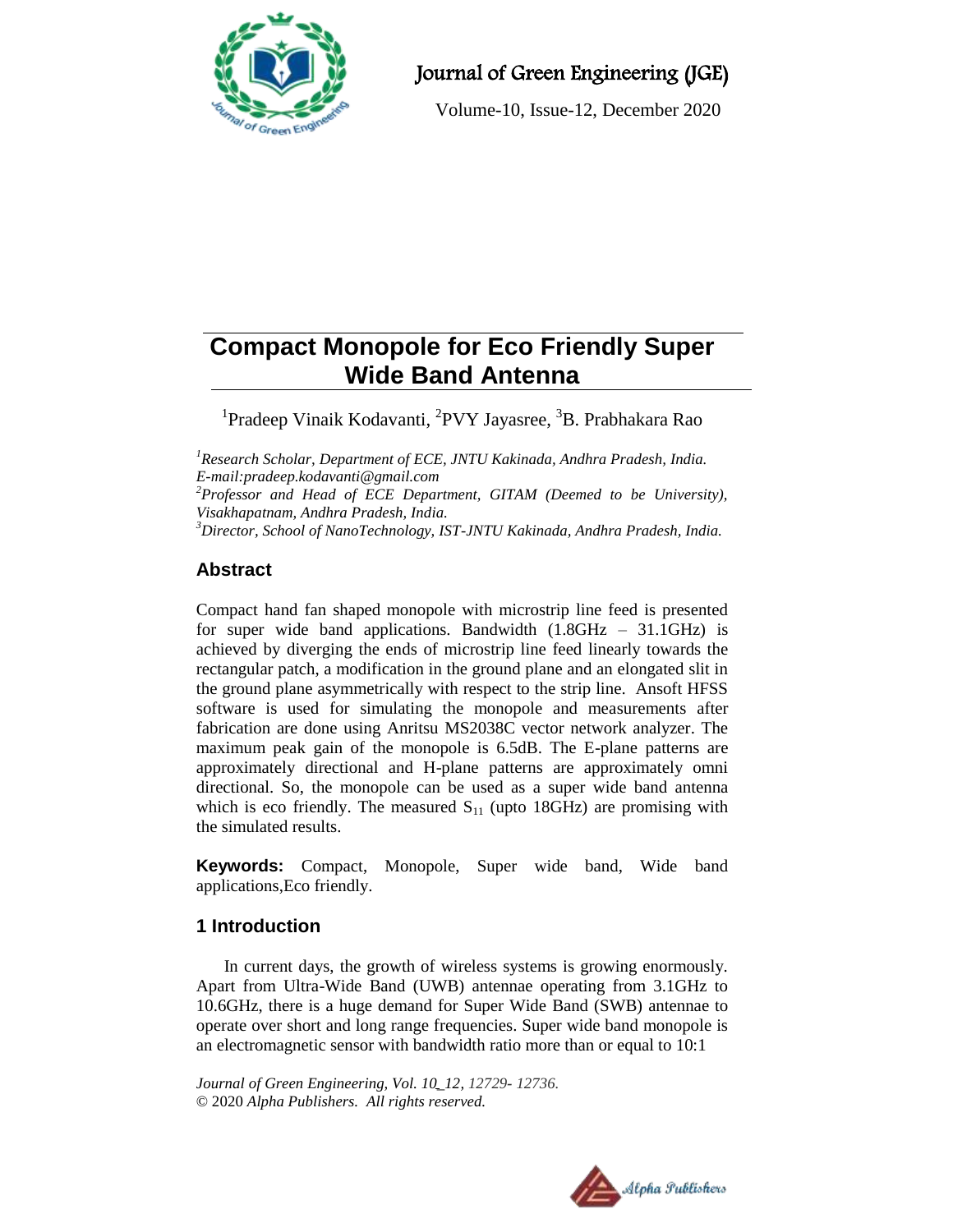#### *12730 Pradeep Vinaik Kodavanti et al.*

impedance bandwidth at -10dB reflection coefficient [1]. With low cost, small size and large bandwidth super wide band microstrip antennae are being widely used in present communication systems. Many researchers attempted to design various SWB antennae. Okas et al. designed modified square shaped monopole with  $52x46mm^2$  dimensions with a bandwidth from 0.95-13.8GHz [2]. Cruz Angel Figueroa-Torres et al. fabricated a modified triangular shaped fractal antenna covering a frequency range from 1.68- 26GHz with area  $62x64mm^2$  [3]. Farooq A. Tahir et al. introduced a hut shaped radiating patch operating between 0.9-22.35GHz with size  $40x25mm^2$ [4]. Murli Manohar et al. introduced a printed monopole with operating range 0.9-100GHz having sizes  $30x40mm^2$  [5]. Pradeep Vinaik Kodavanti et al. announced a circular monopole with bandwidth 2.36-71.6GHz having area 60x45mm<sup>2</sup> [6]. In this article a SWB monopole is proposed, studied various parameters and fabricated.

#### **2 Proposed Monopole Design**

Figure 1 presents the proposed monopole. The parameters of the monopole are given in table 1. The microstrip line feed is diverged towards the rectangular patch and rectangular ground plane with an elongated slit towards one end. FR4 epoxy substrate with loss tangent=0.02, thickness=1.6mm and relative permittivity=4.4 is used in the fabrication. The backside view and frontside view of fabricated monopole are presented in figure 2 with dimensions  $33x35mm^2$  with operating frequency 1.8GHz-31.1GHz.



**Figure 1** Proposed Monopole Backside (Orange) and Front Side View (Black)

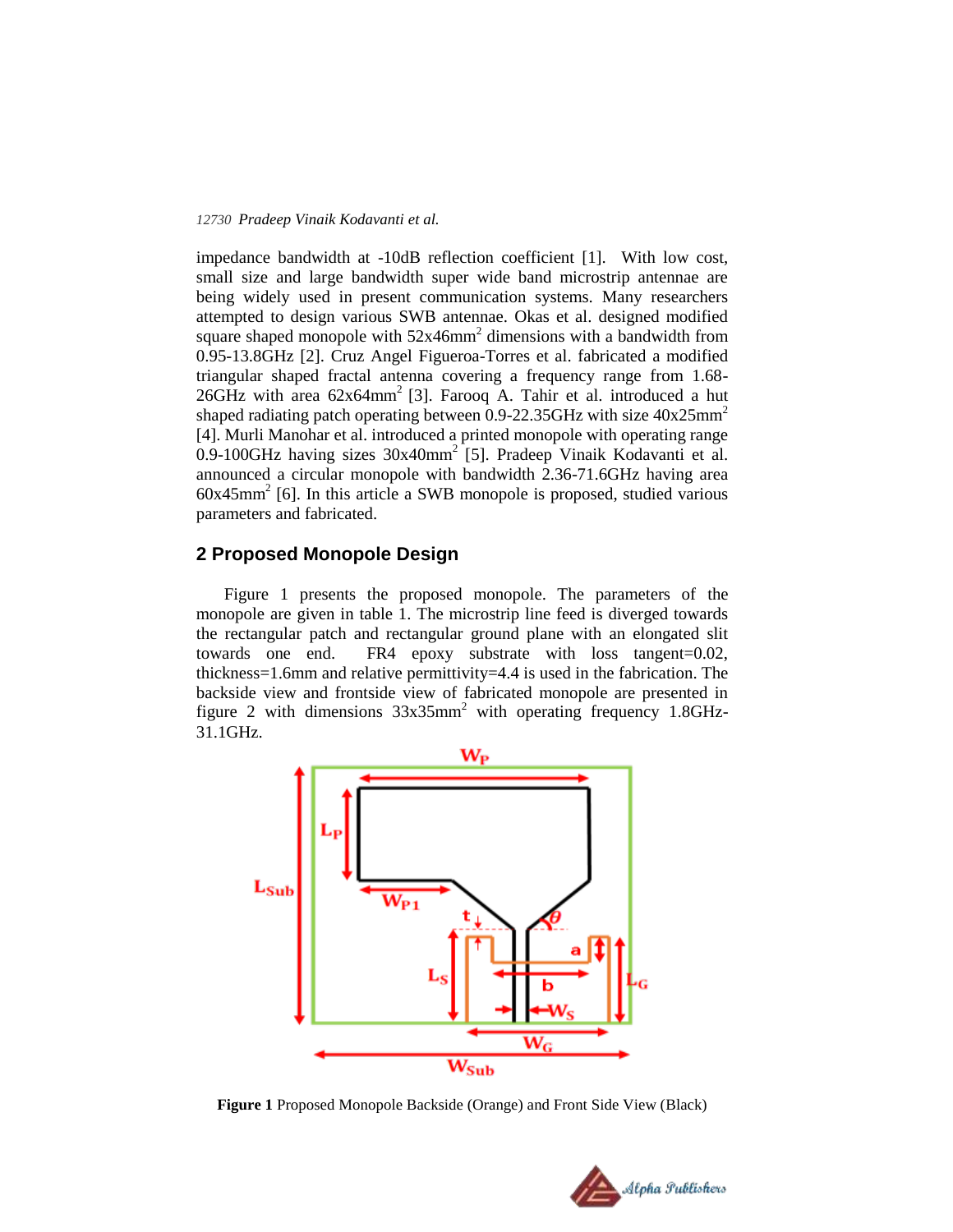## **3 Effect of Monopole Parameters**

A rectangular slit was introduced on the ground plane with "a" and "b" as parameters. With parameter a=2.4mm fixed parameter 'b' is varied, the resultant  $S_{11}$  is shown in figure 3. It is concluded that if the slit in the ground plane is increased to one end its higher frequency of operation increases and operates for a wide band. For an optimum value of b=5.8mm, it acts as a super wide band monopole.

| S No.        | <b>Parameters</b> | <b>Dimensions</b> |
|--------------|-------------------|-------------------|
| 1            | $W_{Sub}$         | $33$ mm           |
| 2            | $L_{Sub}$         | 35 <sub>mm</sub>  |
| 3            | $W_P$             | 19 <sub>mm</sub>  |
| 4            | $L_P$             | 15 <sub>mm</sub>  |
| 5            | $W_{P1}$          | 11mm              |
| 6            | $W_G$             | 14.5mm            |
| 7            | $L_G$             | 10 <sub>mm</sub>  |
| 8            | $L_S$             | 15 <sub>mm</sub>  |
| 9            | $W_{S}$           | 2mm               |
| 10           | a                 | 2.4 <sub>mm</sub> |
| 11           | b                 | 5.8 <sub>mm</sub> |
| $12^{\circ}$ | t.                | 1.8 <sub>mm</sub> |
| 13           | θ                 | 45 <sup>o</sup>   |

**Table 1** Proposed Monopole Parameters



**Figure 2** Printed Monopole Backside View & Frontside View

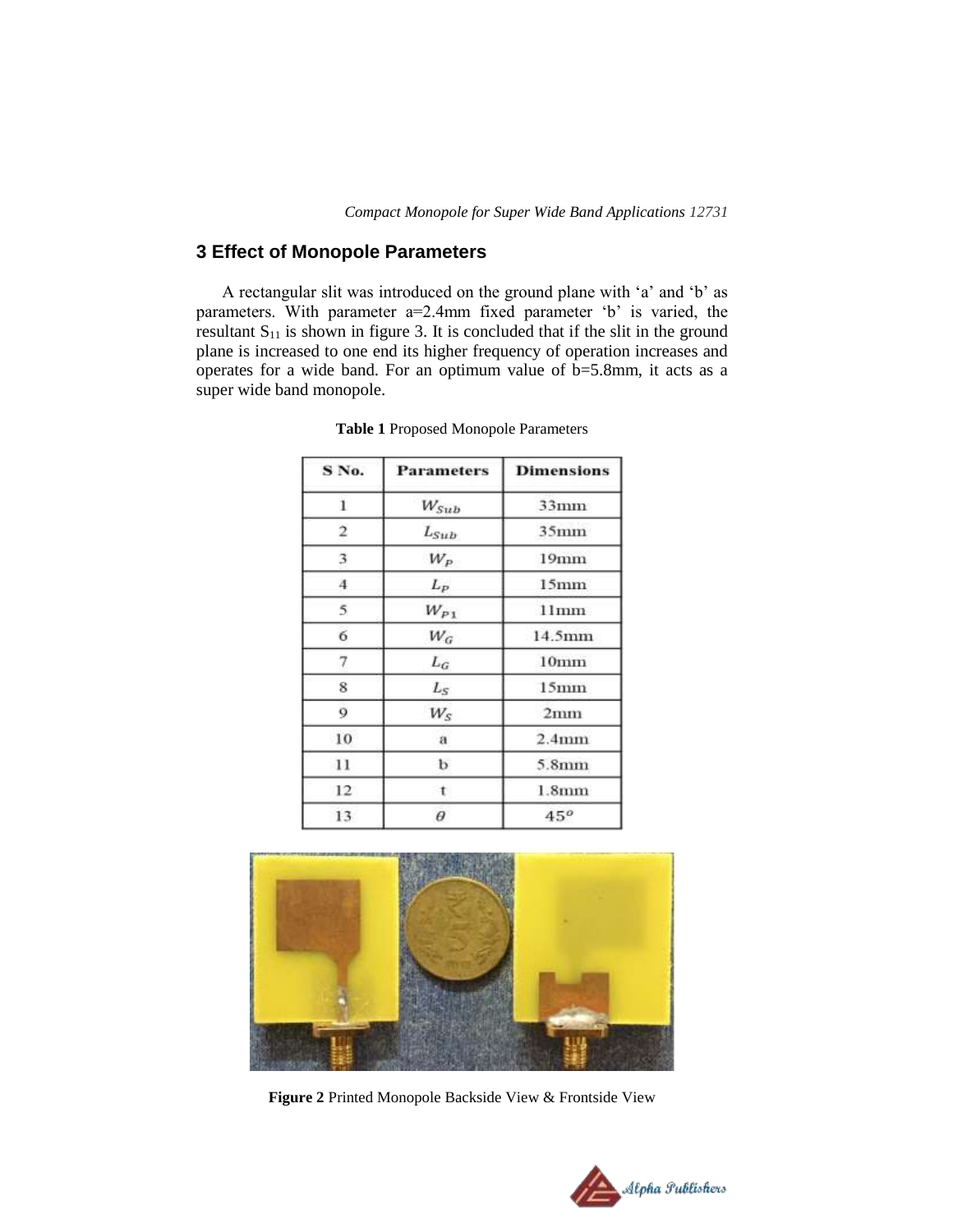*12732 Pradeep Vinaik Kodavanti et al.*



**Figure 3** Reflection Coefficient of the Monopole for Various Values of "b"

If the parameter b=5.8mm and the value of 'a' is varied, the resultant  $S_{11}$ is shown in figure 4. It is concluded that with an increase in the value of 'a' the upper operating frequency increases. For an optimum value of a=2.4mm, it operates as a super wide band monopole. The parameter't' is also varied and it is found that the monopole can be used for wide band operation as shown in figure 5. It is concluded that for  $t=1.8$ mm the reflection coefficient lies below -10dB within the operational band.

### **4 Results and Discussion**

The measured reflection coefficient and simulated reflection coefficient are presented in figure 6. The measured  $S_{11}$  is promising with the simulated  $S<sub>11</sub>$  upto 18GHz. The operational bandwidth obtained from the measurements is 1.81-18.4GHz. Hence the ratio of upper operating frequency to lower is greater than 10.



**Figure 4** Reflection Coefficient for Various Values of "a"

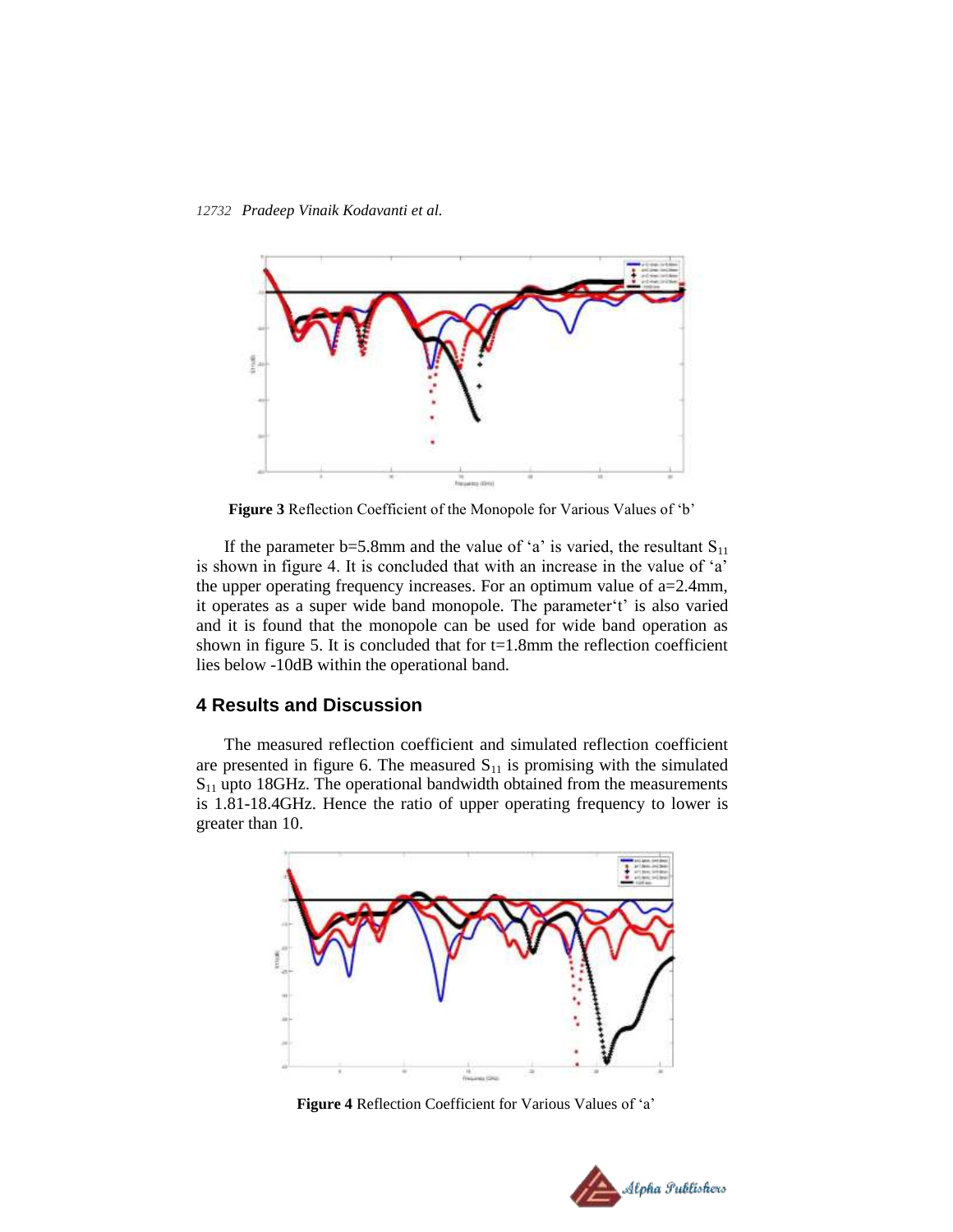

Figure 5 Reflection Coefficient for Various Values of 't'



**Figure 6** Measured and Simulated Reflection Coefficient

The simulated radiation patterns are mentioned in figure 7. The E-plane pattern of radiation are directional and H-plane pattern of radiation are omni directional with deviations at higher frequencies. The simulated peak gain is shown in figure 8. Comparison of various antennae are tabulated in table 2.



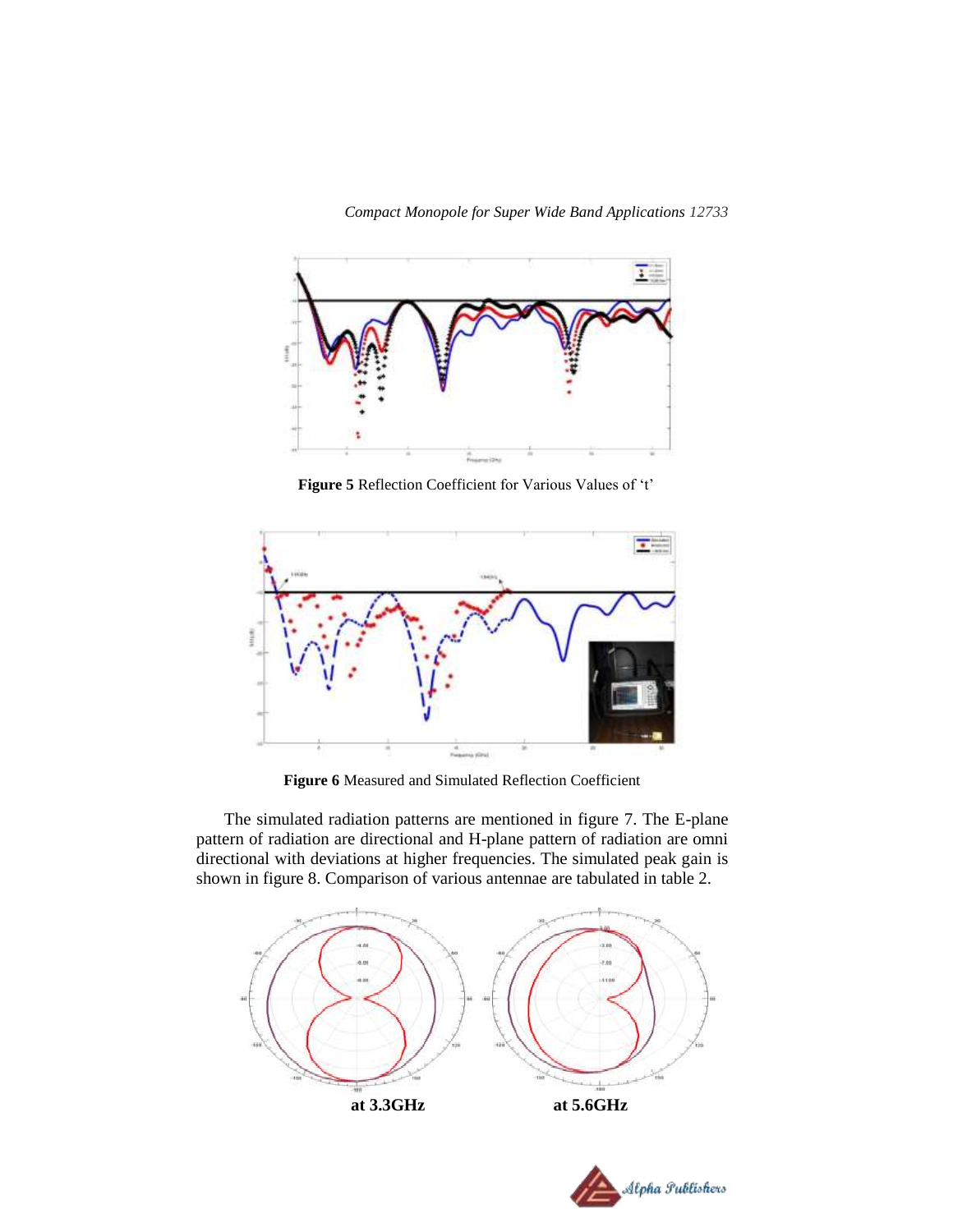*12734 Pradeep Vinaik Kodavanti et al.*



 **at12.7GHz at 22.7GHz**

**Figure 7** Simulated E-Plane and H-Plane Radiation Patterns.



**Figure 8** Simulated Peak Gain of the Proposed Monopole

| S No.          | Reference paper   | <b>Dimensions</b>              | <b>Bandwidth</b>  |
|----------------|-------------------|--------------------------------|-------------------|
| 1              | $\lceil 2 \rceil$ | $52 \times 46$ mm <sup>2</sup> | $0.95 - 13.8$ GHz |
| $\overline{2}$ | $\lceil 3 \rceil$ | $62 \times 64$ mm <sup>2</sup> | $1.68 - 26$ GHz   |
| 3              | [4]               | $40 \times 25$ mm <sup>2</sup> | $0.9 - 22.35$ GHz |
| 4              | [5]               | $30 \times 40$ mm <sup>2</sup> | $0.9-100$ GHz     |
| 5              | [6]               | $60 \times 45$ mm <sup>2</sup> | $2.36 - 71.6$ GHz |
| 6              | Proposed          | $33 \times 35$ mm <sup>2</sup> | 1.8-31.1GHz       |

**Table 2** Comparison between Various Antennae

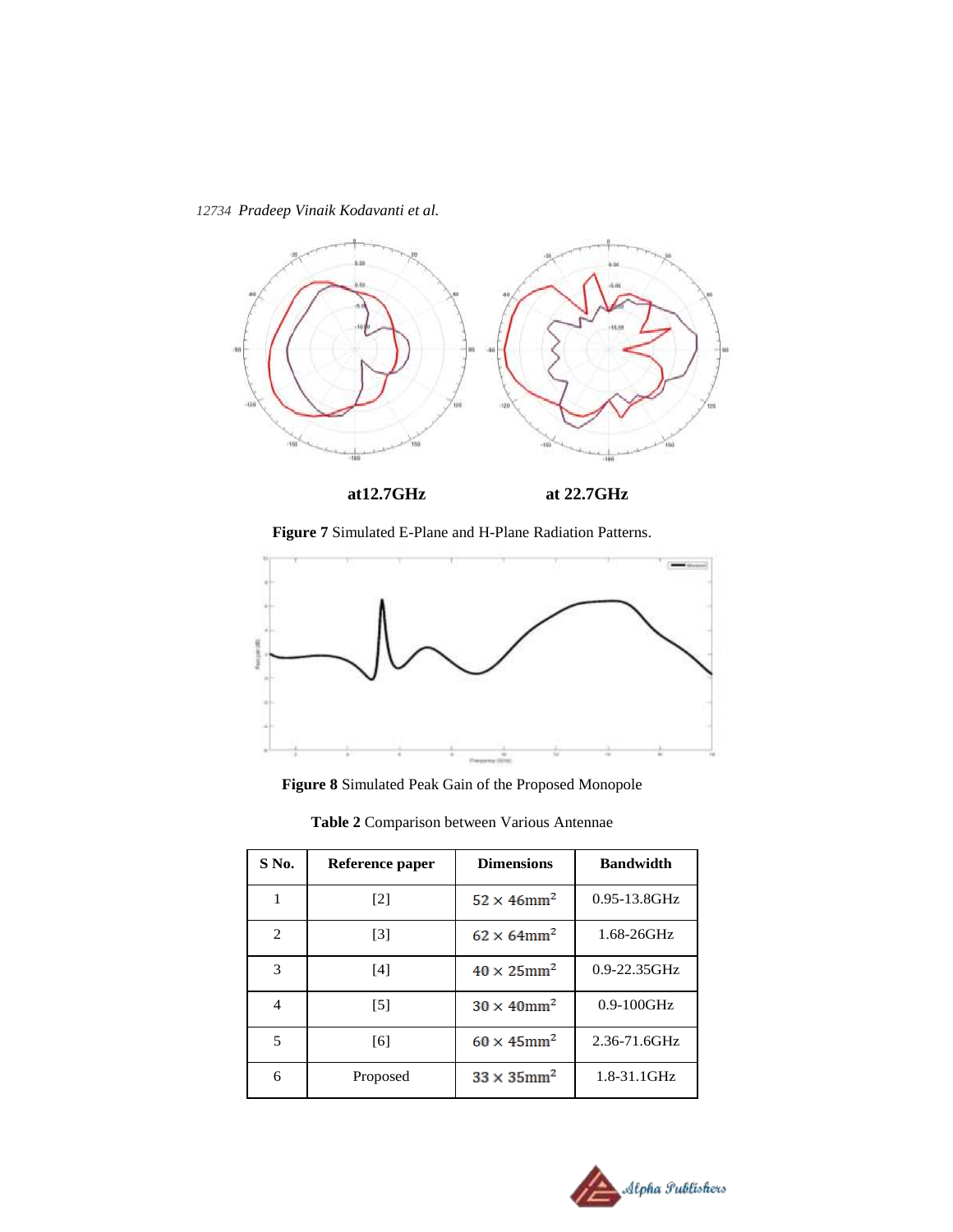#### **5 Conclusion**

In this study, an earth friendly compact monopole is designed, various parameters are analyzed and fabricated for super wide band operation. A rectangular microstrip line feed is linearly diverged towards the rectangular patch and a rectangular ground with a rectangular slit, elongated asymmetrically with respect to the feed line to achieve super wide band operation. The gap between ground plane and diverging ends of microstrip line feed is also accountable for wide operational bandwidth. The overall dimensions of the antenna are  $33X35X1.6$ mm<sup>3</sup> operating between 1.8-31.1GHz, approximately directional pattern of radiation in the E-plane, approximately omni-directional pattern of radiation in the H-plane and maximum peak gain of 6.5dB can be used for short and long range communications.

#### **References**

- [1] M. Samsuzzaman et al., "A Semicircular shaped super wideband patch antenna with high bandwidth ratio", Microwave & Optical Technology Letters, vol. 57, no. 2, pp. 445-452, 2015.
- [2] Piyush Okas et al.," Super-wideband CPW fed modified square monopole antenna with stabilized characteristics", Microwave & Optical Technology Letters, vol.60, pp. 568-575, 2018.
- [3] Cruz Angel Figueroa-Torres et al.," A Novel Fractal antenna based on the Sierpinski structure for Super Wide-Band Applications", Microwave & Optical Technology Letters, vol. 59, no. 5, pp. 1148-1153, 2017.
- [4] Farooq A. Tahir et al., "A Compact Hut-shaped printed antenna for super-wideband applications", Microwave & Optical Technology Letters, vol. 57, no. 11, pp. 2645-2649, 2015.
- [5] Murli Manohar et al., "Super wideband antenna with single band suppression", International Journal of Microwave & Wireless Technologies, vol. 9, no. 1, pp. 143-150, 2017.
- [6] Pradeep Vinaik Kodavanti et al., "Super wide band Circular shaped antenna with a slit on the Trapezoidal ground plane", ARPN Journal of Engineering & Applied Sciences, vol.14, no. 3, pp. 653-657, 2019.